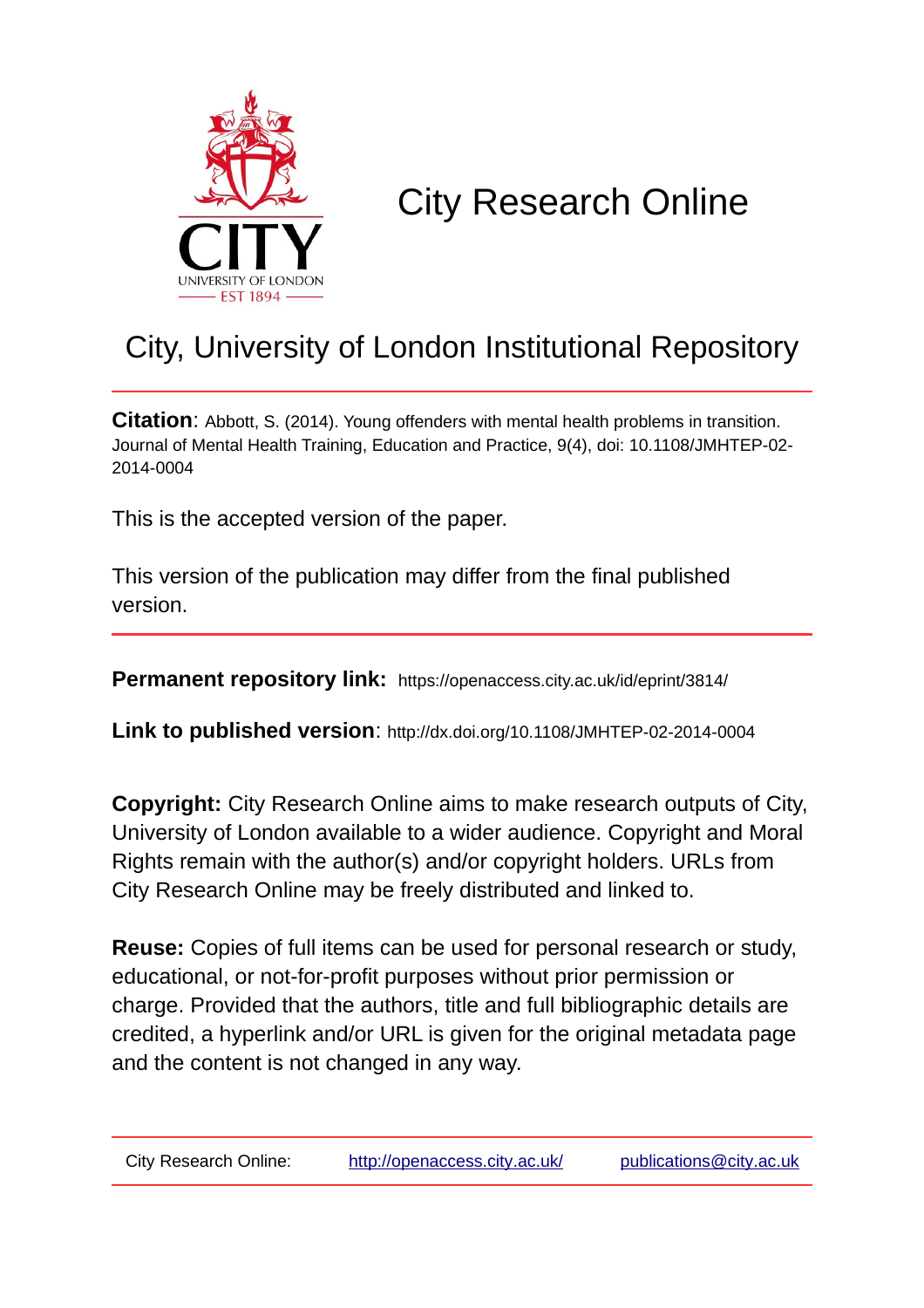# **Young offenders with mental health problems in transition**

# **Introduction**

Disproportionately more young people in the English criminal justice system than outside it have mental health problems (DH, DfES 2006). For example, ninety per cent of young offenders in prison have a mental health problem (DH, DfES, 2006), including substance misuse and trauma related to sexual abuse (Nicol et al, 2000; Chitsabesan et al, 2006). Such morbidities may themselves cause criminal behaviour. Many young people with such needs have not been diagnosed, or have not accessed child and adolescent mental health services (CAMHS), particularly in the light of service reductions (Nicol et al, 2000; YoungMinds, 2011). Transition to adulthood presents particular difficulties (Brodie et al, 2011); though some young people are referred to adult mental health services (AMHS) at an appropriate age, many are not accepted, including young people diagnosed with disorders like attention deficit hyperactivity disorder, mild learning difficulties, autism spectrum disorders and personality disorder (Reder et al, 2000; Bradley et al, 2003; Singh et al, 2005). This is particularly important as Chitsabesan et al (2006) found that half of young offenders had a learning disability or a borderline learning disability. Similar trends are evident in the USA (Abram et al, 2003; Davis, 2003).

Even those who have successfully accessed relevant services may experience disconnects between them. Staff working in the criminal justice system and in mental health have different training and different organisational aims. Whereas criminal justice services are designed to protect the public, and encourage their clients both to comply with current court orders and to desist from future offending, mental health services focus on their psychiatric needs. Even when these services work well together (Khan and Wilson, 2010), which is not the norm (Harrington and Bailey, 2005), young people may have other needs, particularly education and employment, that are unlikely to be central to the concerns of the specialist services discussed here. Holistic support requires considerable organisational coordination (YoungMinds, 2013).

Such a mismatch between the needs of young offenders with mental health problems and the provision available may be due in part to the challenges of young offenders' behaviours, but it is in part due to the fact that available services are not designed for clients with multiple needs (Newman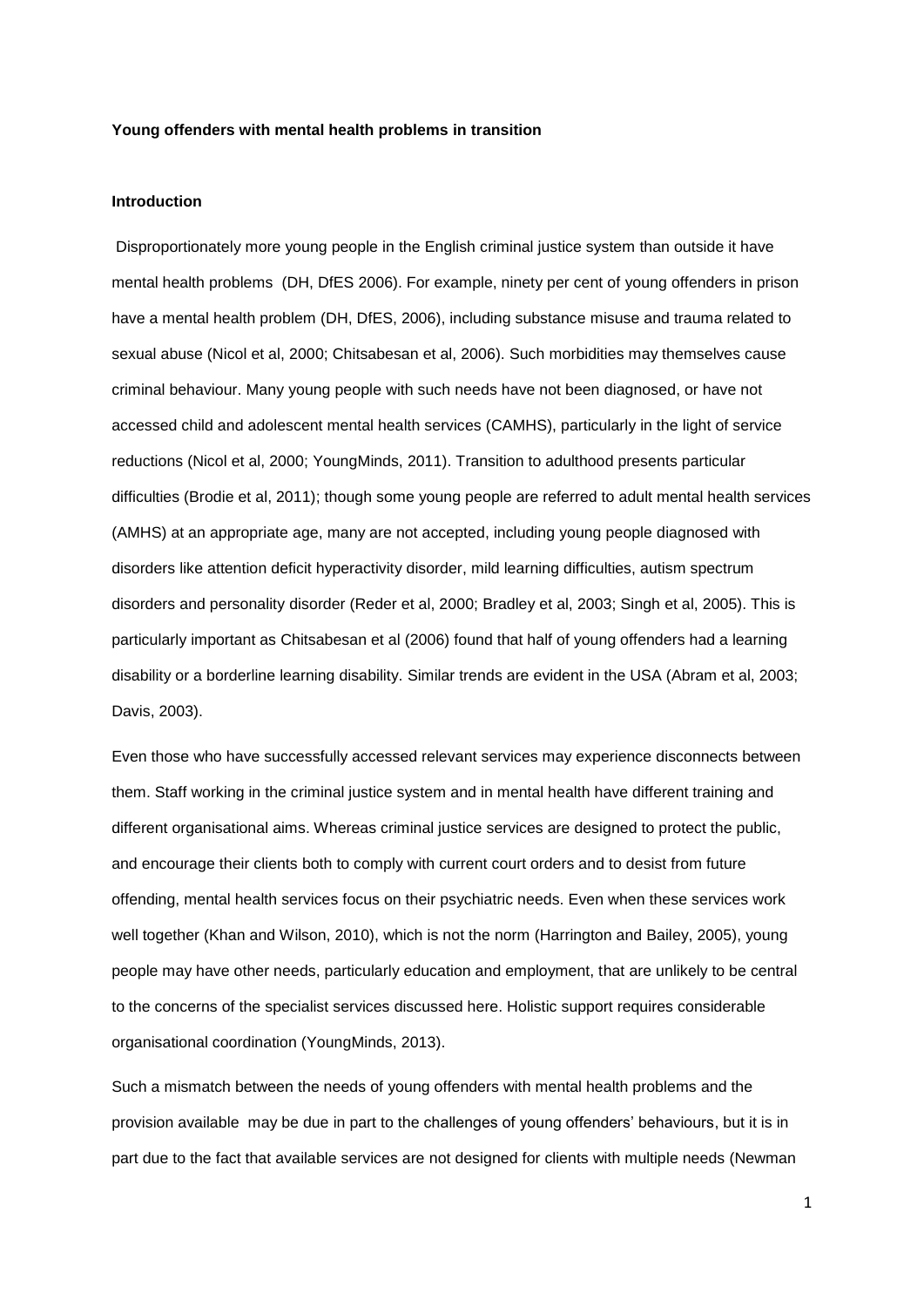et al, 2012). Services for young offenders have not been designed to prioritise mental health needs, for example, and mental health services for children and adults are run separately (Brodie et al, 2011).

This paper reports some findings from a study investigating the connections (or lack of connections) between different services and how they attempt to address different needs (YoungMinds, 2013). The findings reported here relate to young people's views of the services they receive, and whether they experienced relationships with service staff as positive, engaging and helpful in reducing life problems, mental health problems and offending-related behaviour. The study was funded by The Barrow Cadbury Trust and commissioned by YoungMinds.

# **Methods**

The study used qualitative methods: the data reported here were obtained by individual face-to-face interviews with young offenders. They were asked to describe and discuss their experiences of criminal justice, mental health and other support services (see Box 1 for a summary of the topic guide). Interviews were audio-recorded with consent, transcribed, and analysed thematically (Boyatzis, 1998). Thematic analysis involves repeated readings and comparison of transcripts, resulting in the identification of a framework of themes and sub-themes from the data set as a whole. The validity of the framework is tested by close consideration of 'discrepant' data, that is, data that is at odds with the thematic framework, to ensure that these are true exceptions rather than evidence of framework inadequacy.

# *[Box 1 about here]*

Participants were recruited through Transition to Adulthood (T2A), a project to promote effective support services for young adults in the criminal justice system (Sturrock, 2012). Recruitment of participants took place at three T2A projects that provided support for young offenders: two large cities, and one mixed rural and urban area. In two sites, T2A services are delivered by local voluntary agencies, in the third by the local probation service. T2A staff distributed information sheets and consent forms to appropriate clients and arranged the interviews at suitable voluntary sector or statutory sector premises. Not all young people who agreed kept their appointments, however,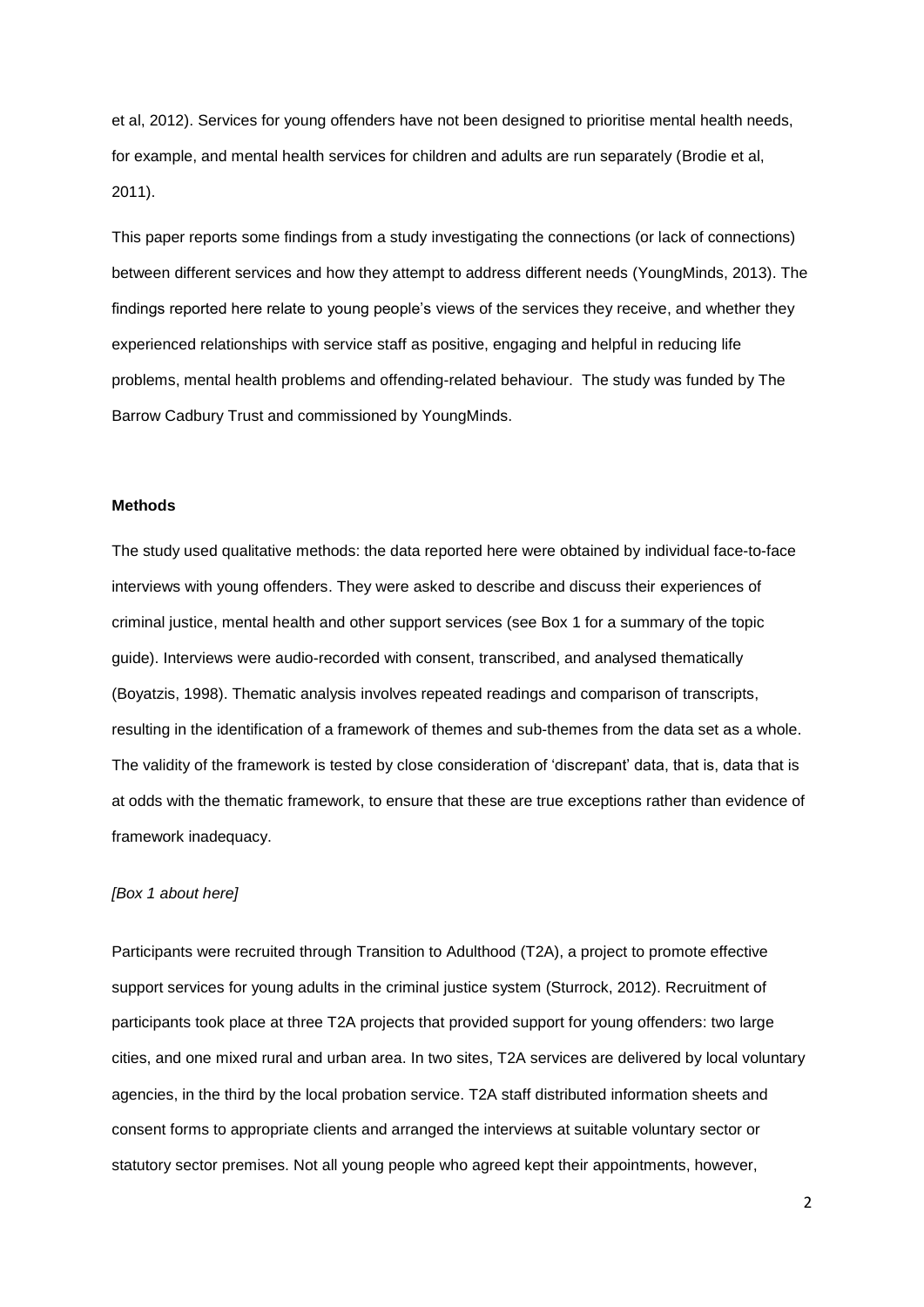resulting in a smaller sample than intended. Also, one T2A project was being wound down, so staff were both preoccupied and working with fewer clients. Interviews were carried out by an academic researcher unknown to the interviewees. Participants were given a small thank-you (a shopping voucher), although at T2A's request they were not made aware of this until after the interview.

Ethical approval for the research was obtained from City University Senate Ethics Committee and the National Offender Management Service. Confidentiality and anonymity were assured and maintained throughout the study. T2A staff only invited possible interviewees with capacity to consent. Full and parallel 'youth-friendly' information sheets were distributed. Though procedures were devised to deal with the disclosure during interviews of material that would need to be reported elsewhere (issues of risk or criminality), these were not needed. T2A workers were at hand should the young people interviewed become upset and need extra support: most met with them for a chat after the interview in any case. To ensure that no young people could be identified by their peers, families or staff who work with them, quotations are not attributed even by code to any individual. Each of the fifteen young people is quoted at least once.

#### **Findings**

Ten young men and five young women were interviewed: demographic details are recorded in Table 1. Interviews lasted between 15 minutes and an hour; most lasted about thirty minutes.

# *[Table 1 about here]*

In identifying what helped them, young people spoke primarily of individual staff with whom they had had a good relationship, with some recognition of the organisational constraints under which staff worked. Findings are presented under the following headings:

- **•** service organisation;
- helpful qualities in staff;
- what staff do to help.

The needs of those interviewed were varied (different levels of offending, diagnoses, involvement in substance misuse, educational attainment, family history, etc.), as were their experience of different services (probation, Youth Offending Teams, social services, psychiatric hospitals, community psychiatric nurses, psychologists, prison officers and voluntary sector organisations). Nevertheless,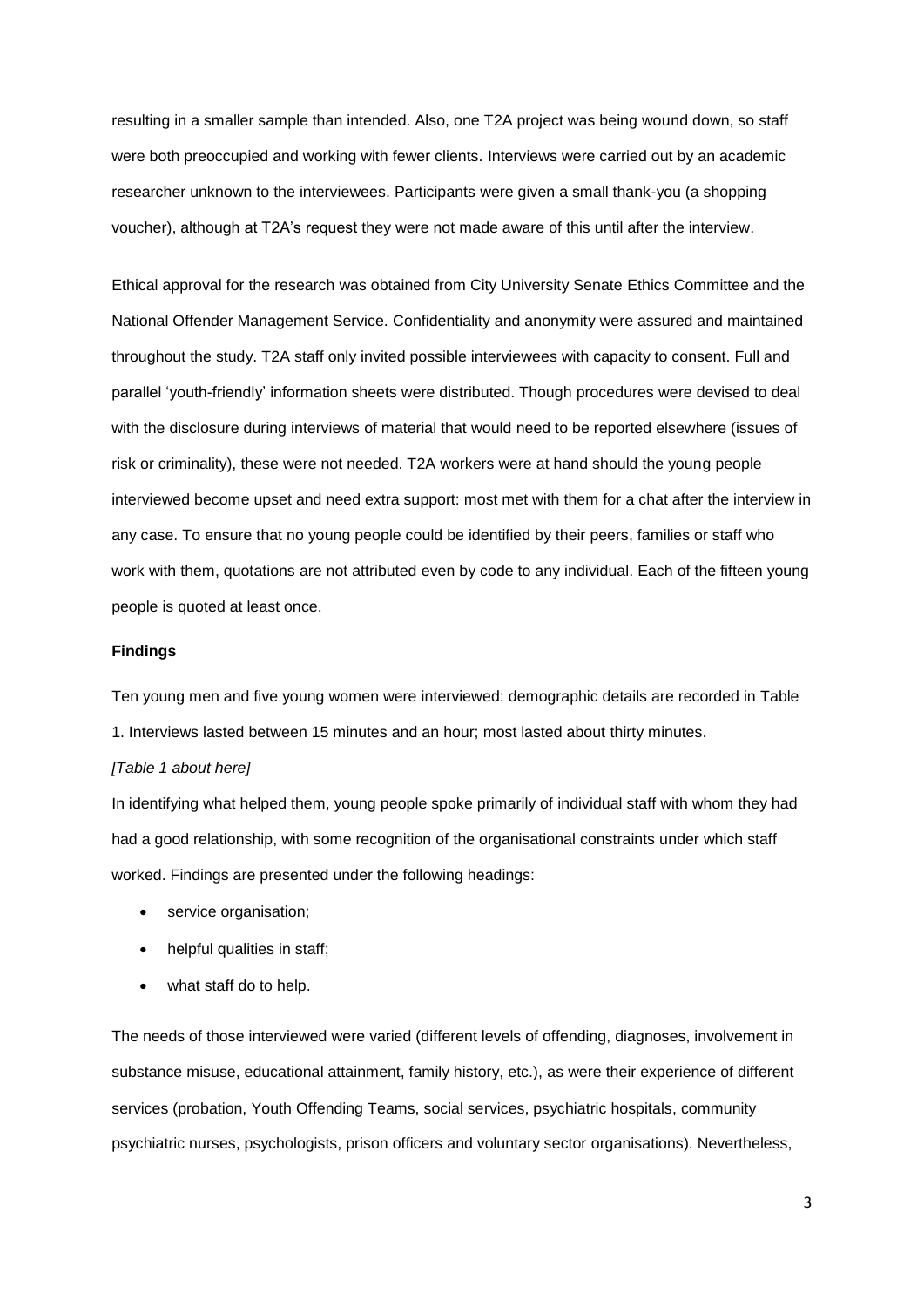there was a striking consistency in their comments. Because they spoke in terms of individuals and their characteristics rather than of services, all types of staff are considered together here.

#### *Service organisation*

There were many reports of a lack of continuity in young people's contacts with services. This could relate to personnel changes: One, for example, said he had had six different probation officers in three months. Discontinuity in relationships made the building of rapport difficult:

*My problem is opening up to people I don't know. I like to work with the same person all the time because once I've met that person, you know me, I know you, there's no need for introductions. And then each time I work with them I get to know them a bit better, so by the end we've got a good rapport. But I don't want to have to keep being thrown to and from this person, that person.)*

Several suggested that changes in staff tended to de-motivate them:

*Me and [T2A worker], I get on with her really well. So if it changed now, I'd – well, I think I'd go a bit mad to be honest, because we've been working together for about six months or so. So if it changed now - I don't, well, I just don't think I'd turn up.* 

There were reports of discontinuity because of how services limited the support that they offered. One gave two vivid examples of how the provision of care had stopped, one after an appointment with a psychiatrist and the other after contact with the community crisis team:

*The psychiatrist put me on the medication, and then he said, I'll see you three months, four months and that will be it… there was no CPN [community psychiatric nurse], there was no social worker, there was nothing. I was left on my own with all these tablets…I did OD [overdose], I think, twice on them, and they still gave me them. And then I just stopped taking them… [On another occasion] the community crisis team were working with me at home and stuff, monitoring me. But that only lasts four week… And then there was nothing else put in place after. I was left to my own devices. And someone that ill shouldn't really be left on their own, you know?* 

Service discontinuity was sometimes the result of long waiting times, particularly for mental health services, once referrals had been made.

Another key service issue was time. Short appointments were deemed insufficient: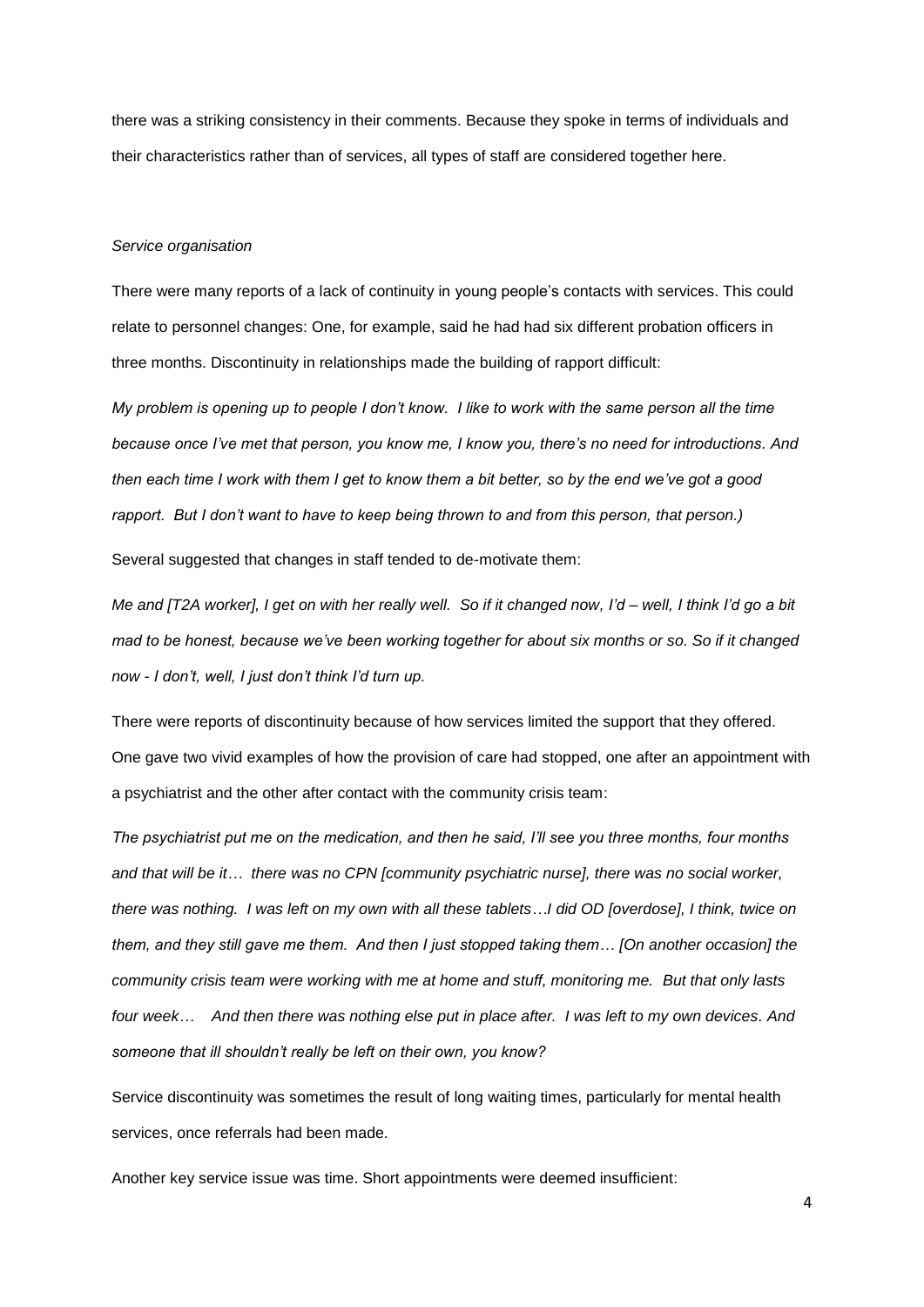*I'm ready to work [with my probation officer] to change my offending but I can't do that with a 15 minute appointment…*

General practitioners (GPs) in particular were reported as reluctant to give enough time. Young people recognised that voluntary sector workers had more flexibility in the service they offered:

*What's she [T2A worker] got that's extra? Time. No-one ever had time for me before that. And the time she gives me is like, I take it as quality time because in our time we do a lot of things, like we go out for lunch, and just talk about normal day to day, basic things, like, what was you doing today?* 

#### *Helpful qualities in staff*

Many of the young people valued the opportunity to discuss their problems openly with staff:

*[T2A worker] was the first person I properly opened up to about my past, about the way that I felt and stuff like that, about the things that I've done in the past, and a lot of things that I didn't get caught for, the way it made me feel and stuff … It helped a lot to come out with these things, to tell him these things.*

They often emphasised that having a good relationship with service staff was crucial to the acceptance and use of support:

*I'm one of them people if I don't click with someone, that I'm like a closed book, I won't talk, I'll just sit there in silence. But then the thing is I'll get in trouble for that… I know you're in the wrong, that's why you're on the order but… I need to build a rapport with someone before I can be open with them.* 

They enumerated various personal qualities in staff that promoted good rapport. First, concern:

*Like she [T2A worker] she cares, and I know she cares because she just checks up on me… 'Are you all right? Are you staying out of trouble?'* 

She contrasted this with a bitterly recollected occasion when school staff had ignored her feelings after her father's death.

A second quality was informality: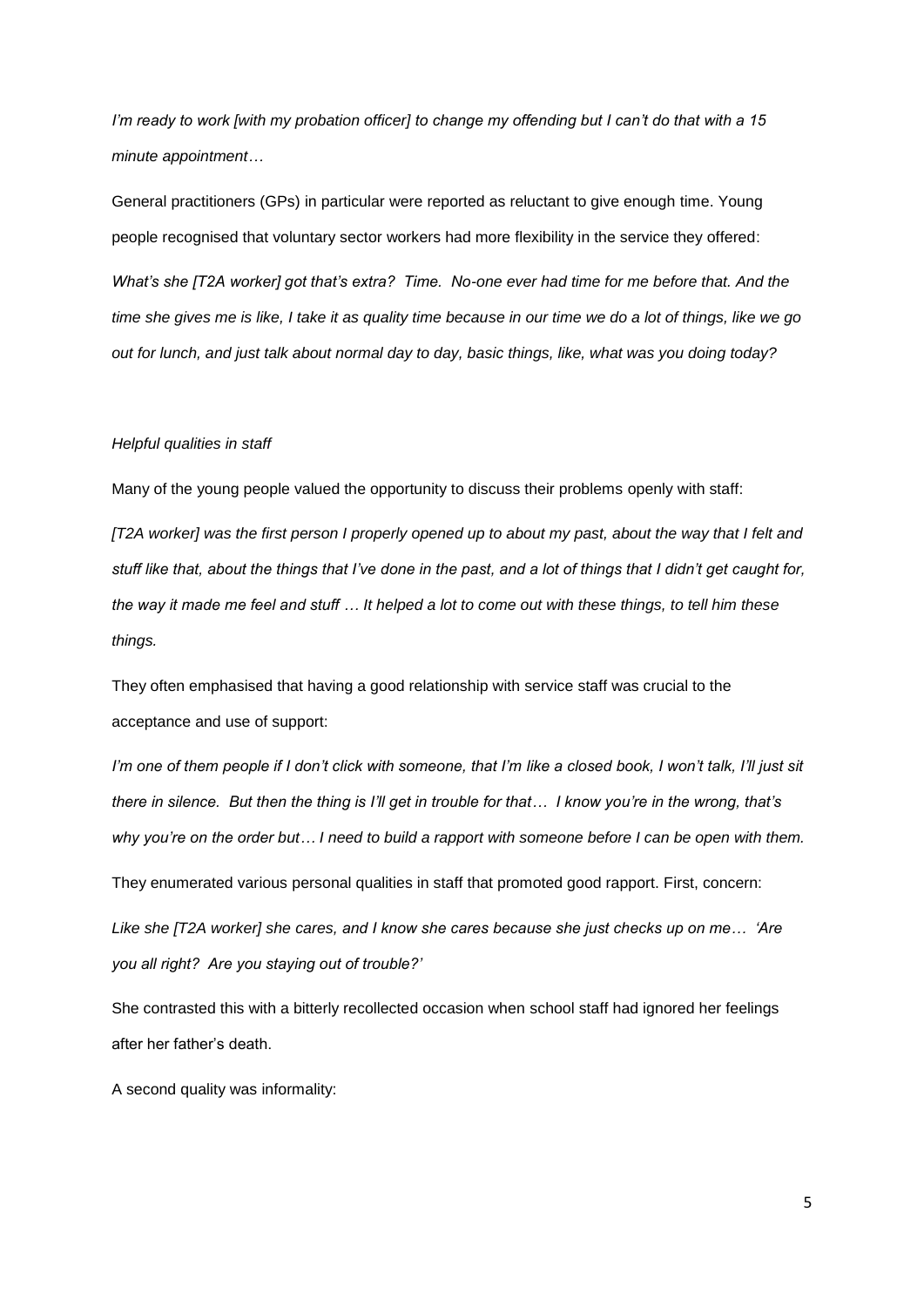*She* [T2A worker] just, it's, we just have normal conversations and it just, she just works it in with the *normal conversation and it works that way… You need somebody there that you can go in, talk to, have a laugh with, a bit of a giggle in a less formal setting.* 

Beginning informally is a useful way for staff to engage young people who might otherwise be alienated:

*[My alcohol worker] asked me how my week had been, how my daughter was getting on, before we even started the session … And then she'd start the session, once she'd got me in a good set, good space of mind … As soon as someone tries poking and talking about something I don't want to talk about, I get agitated, my barriers go up, I get defensive, and I close myself off.* 

Third, being non-judgmental:

*I was always worried about people judging me. Whereas he [T2A worker] never did, never did judge me about the things that I used to do. What he used to do is just say, how much better it is that I've come away from that now and sorted it out. Now that was a massive help.* 

Several young people recognised that, however justified the judgement, its reiteration tended to alienate:

*Quite a few people I know, in the end we stop going for help because there's no point sitting there in front of someone who's just going to judge us all the time.* 

Fourth, adopting a non-hierarchical approach:

*She [T2A worker] doesn't talk down to you or at you, but with you. Treats you like a human being.*  Once again, this approach avoided alienating young people:

*A lot of people, teachers, head teachers, social workers, psychiatrists - having power over you has gone to their head and that's what makes [young] people go crazy and either attack them or walk out and just leave it and don't fix their life. But when someone treats you like you're an equal, it's a lot easier to talk.* 

Fifth, understanding: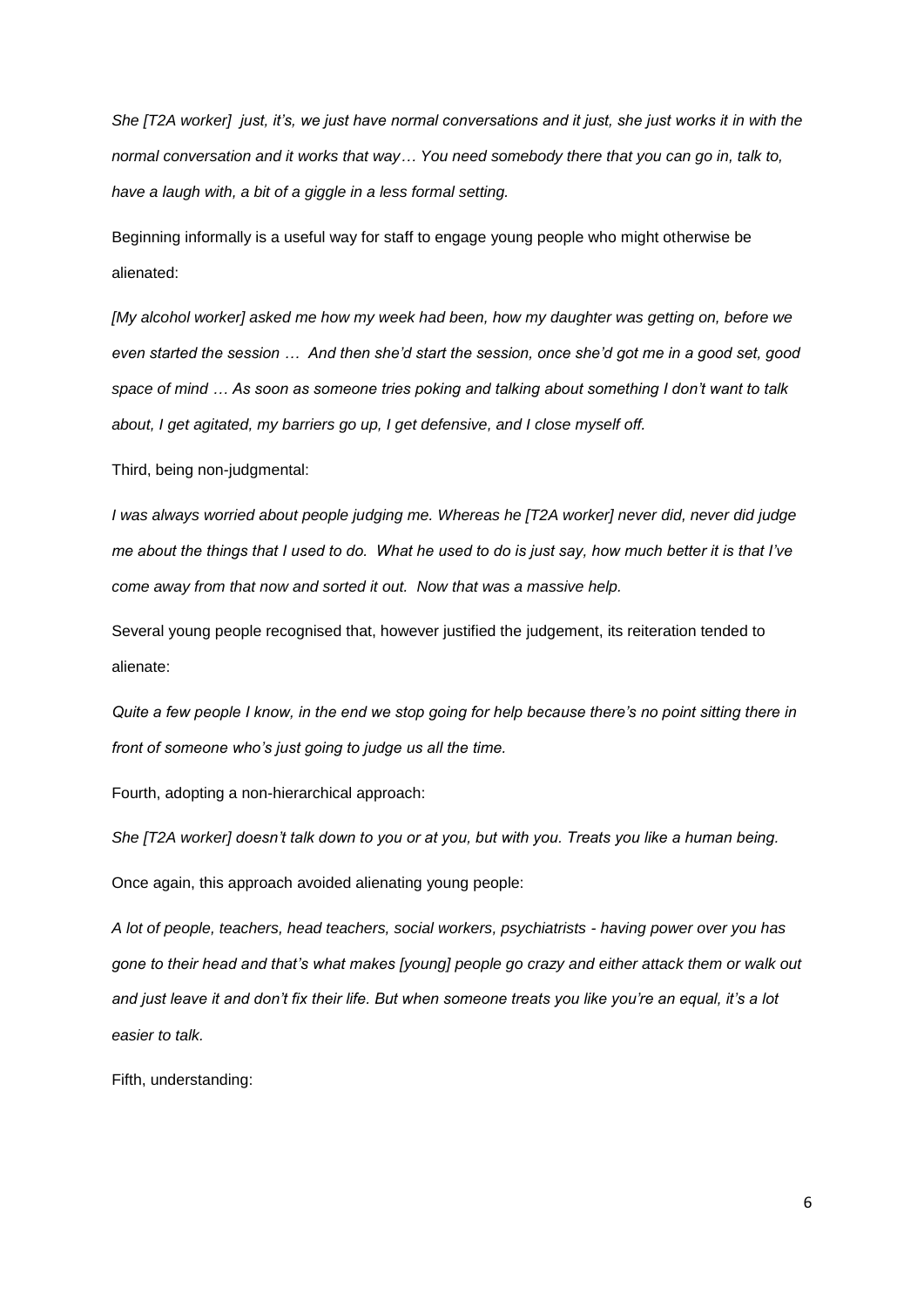*What was good about her [probation officer]*, *she, she understood me. … She was the only one that was listening, that was, that actually understood me.* Various young people made the point that the workers whose own lives mirrored to some extent those of their clients were more understanding:

*The best people for the job are people who have actually been through things like that… I was in care when I was a kid and there was staff in there… who were just, they'd been put through themselves and things … They were easier to talk to.* 

Another young man, while not expressing a preference for workers to be ex-offenders, nevertheless valued staff whose conversation reflected the understanding they had gained from their work with other clients:

*Like, they've dealt with other people. So they can relate, kind of thing. Understand why I would do something, why have certain things happened.* 

When good rapport was built with workers who demonstrated these qualities, then young people accepting and appreciative of advice and direction:

*He just tells me, he advises me to, just to calm down and all that stuff… No, he just tells me that, and he says, stay out of trouble, and try to walk away from certain situations.* 

Workers might also need to be confrontative:

*[T2A worker] will tell me blatantly if I'm thinking, having stupid thoughts, she'll tell me I'm being stupid. And that's what I need, somebody that's going to be honest, even if it is going to hurt my feelings.*  Young people recognised the difference between authoritative and authoritarian behaviour.

*She nags at me, she's bossy, yeah!… My mum shouts at me, she just shouts, screams. [T2A worker] just tells you in a nice way, she explains it to you. My mum just skips the explaining and starts with the screaming.* 

These data together form a coherent description of the good qualities of a worker as seen by the young people: none of the fifteen said anything at odds with this aggregated description. Without being explicit, or perhaps even fully conscious of doing so, they described core features of skilled therapeutic relationships: these are discussed further below.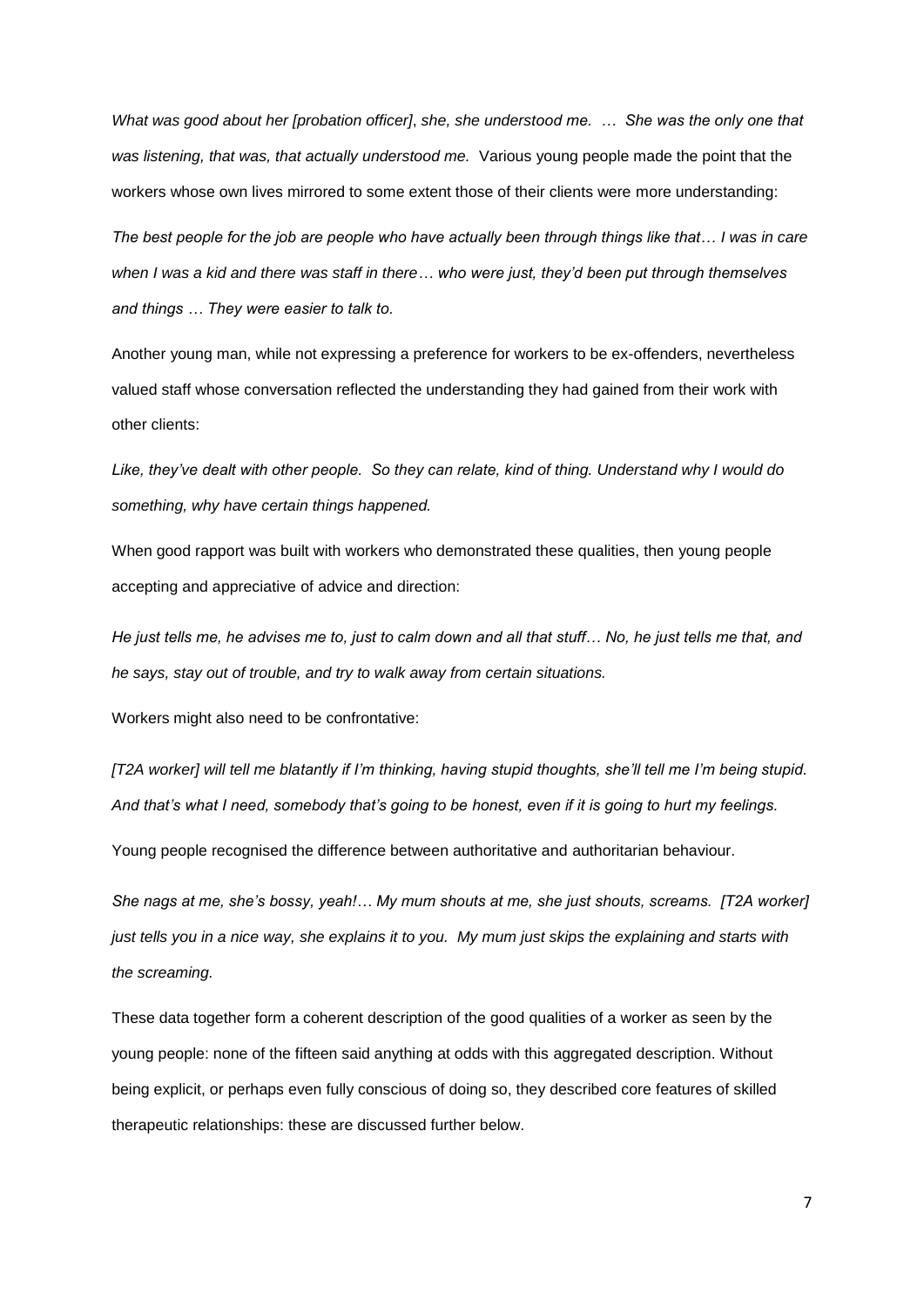#### *What staff do to help*

Young people spoke of a number of different types of help:

- help with understanding and managing themselves;
- help with practical tasks and skills;
- help with training, education and work.

### *Help with understanding and managing themselves*

Young people variously mentioned having attended courses about topics such as thinking skills, anger management, controlled drinking, looking at reasons for drugs misuse, reason for offending, and the consequences of offending for victims. Such courses had helped them to think about themselves differently:

*I found it a bit hard at first because part of it was delving into my past, why, why I offended, why I did these things. But I'd got to the stage where I could explain the reason why I got into cars and drove*  was a release for me, it was a coping mechanism for me to calm down. Which I learnt a lot from that *course.* 

Some had been helped to reflect on their own behaviour in ways that motivated them to attempt to change:

*[Victim Support offered] just loads of victim stuff and that, how victims feel and… yeah, because you rob someone and it's like you learn how they feel and that, and it's like if they, if they did it to you and how would you feel ... I even wrote a letter to one of them, saying how sorry and that I was, what I was going through.* 

Several spoke of help with anger management:

*I thought the whole world was against me, like I didn't care at all. And [my probation officer] showed me that the world ain't against me, I'm against the world. … She showed me that I could deal with my anger by just coming out of the room wherever I am, or just going outside, breathing in and out.*

Another acknowledged help with living with depression:

*I used to just drink and block myself away, instead of doing that, because basically he's [a psychologist] saying, you're making your depression worse by doing that. And if you can get up and*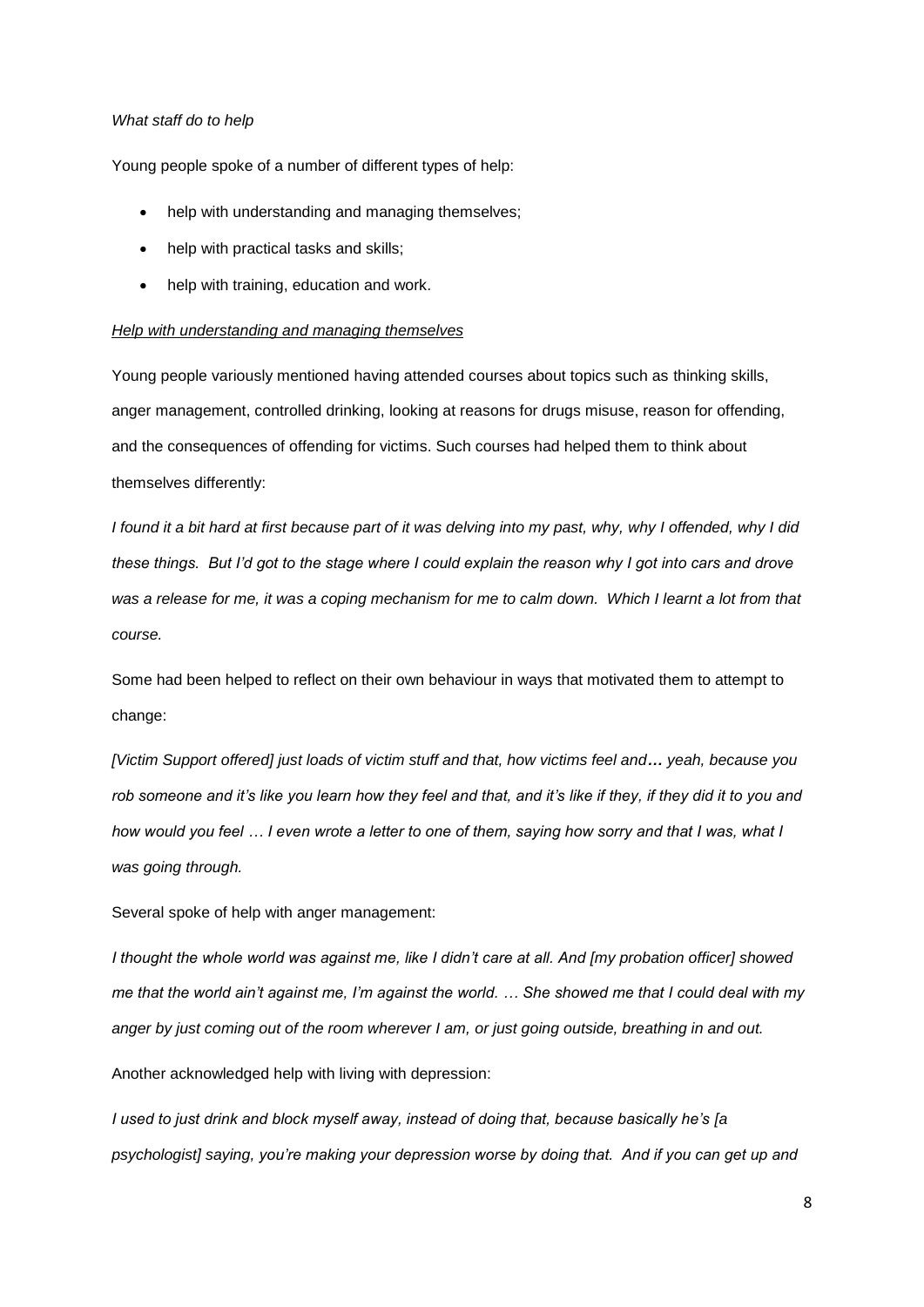*motivated, even if it's not that many times a week or whatever, just to do something, you're going to feel better in yourself. Which is - I know that, deep down. But it's all the fear that you have in your head and your stomach… basically, he helped me with that.* 

Several spoke of benefiting from controlled drinking programmes:

*I'm getting help with my drinking at the moment… over the last month or so it has come down, I've started drinking less and less… Yeah, we just discuss, yeah, basically your problems and stuff like that. Well, it's mainly my confidence it's helping with… We have a drink diary … it does help, you look and see what you're actually drinking. Yeah, it sort of opens up your eyes, doesn't it, yeah? How much money you're spending.* 

Staff had helped some young people see that they needed to break away from friendship circles that connected them with criminal activity:

*[The T2A worker] sat down with me and told me and said to me all, oh, about the people that I hang around with and about how I must, can't be on the roadside because of the police and all that. … it's true, what she said, because since I haven't been with my friends, they've got into a whole heap of bad trouble and I'm not there to get myself in the problem*...

However, one young man said that he preferred to avoid discussing a traumatic episode in his adolescence:

*People say it helps talking about your problems and that, but it don't really help for me to. Just talking about it and thinking about it just makes me want to go out drinking … if I need to stop drinking and change my life, I've got to do it myself, at the end of the day.* 

This view is probably under-represented in the data: those holding it might be less likely to volunteer to take part in the research. Several young people said that this had been their attitude when they were younger.

# *Help with practical tasks and skills*

Young people generally valued support in accessing services that they found it difficult to access alone (including mental health, GP, college, benefits, housing, and solicitors). This might mean no more than explanation:

*If I don't understand things, then [T2A worker]'s there to explain to me, if I don't know something.*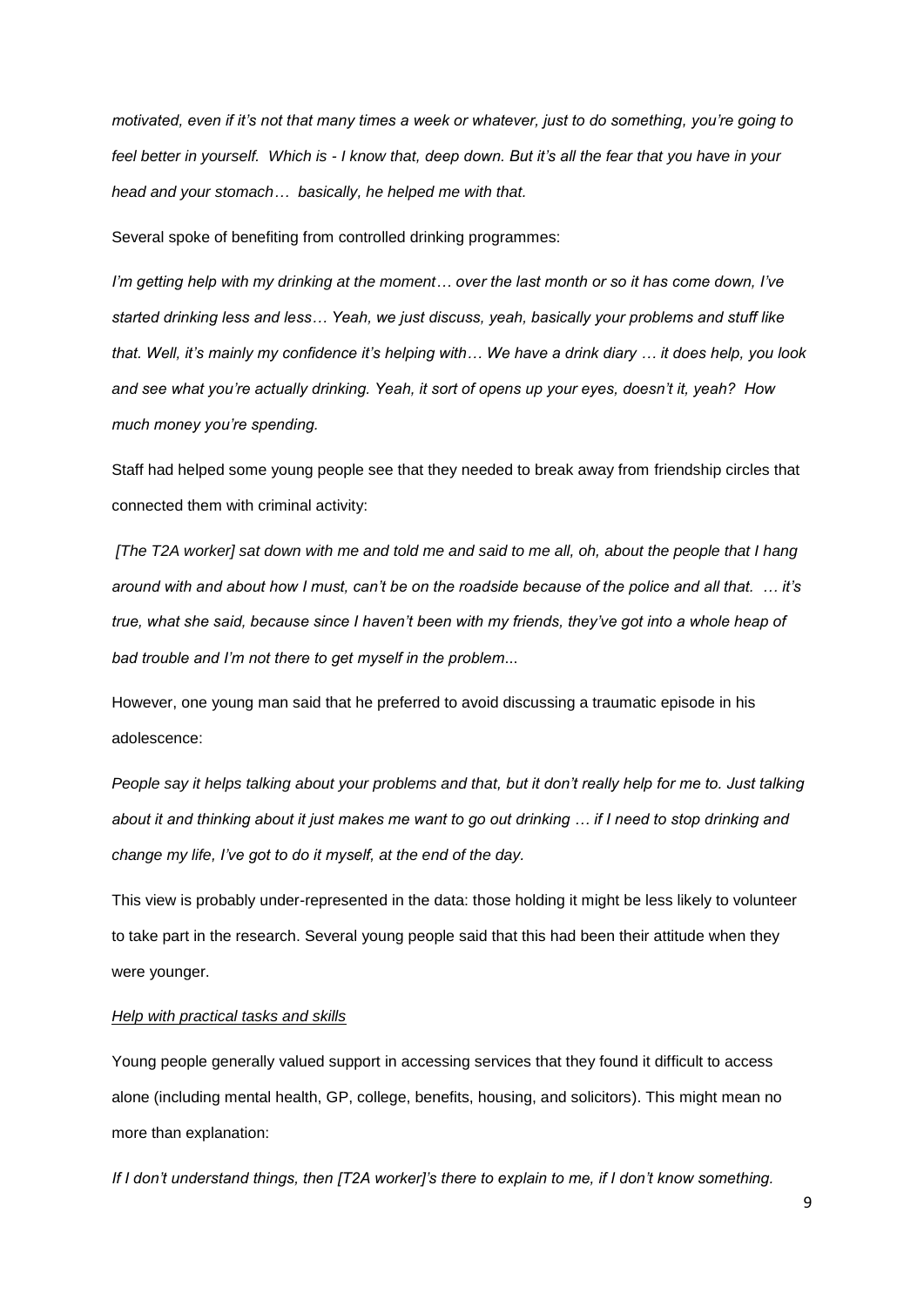But more often, young people needed more active help to, for example, complete applications forms or to make phone calls:

Like my benefits, banking, I haven't even phoned some of them before. I would have just left *everything, and let everything fall apart. But now I can actually make a phone call myself and things, because she's sat with me and done it with me and stuff. So I, I've actually got the confidence to do that now…* 

When young people lacked the confidence to go to appointments on their own, staff had sometimes accompanied them:

*My confidence went. And that's, that's what we've been doing, just building it up, building it back up… [T2A worker] takes me, just out and about, up town, just - Before and that, my confidence was so low, I couldn't, I couldn't go out the house.* 

Staff might also act as an advocate:

*[T2A worker] is going to arrange to come to the doctor's with me. Because they seem to listen to you more when you've got someone with authority with you. But you shouldn't have to do that all the time, not everyone can get someone out with authority to go to the doctor's with them.* 

Other help noted included help with self-care:

*I don't buy food shopping unless someone comes with me … so I ask [T2A worker] to come with me when I go food shopping, because I need her there.* 

Two mentioned the help workers had given with family members: in one case, the young person's partner was having mental health problems and receiving support from the T2A worker, in the other, the worker had kept an eye on the safety and well-being of a child during a period of maternal instability. In a few cases, staff had also helped with housing:

*She's helped me get into [a hostel] and set up a grant for me to get somewhere to live now and sort out my benefits and everything.*

In another case, T2A and another local voluntary agency had provided and found funding for household equipment for a client and his partner and child.

*Help with training, education and work.*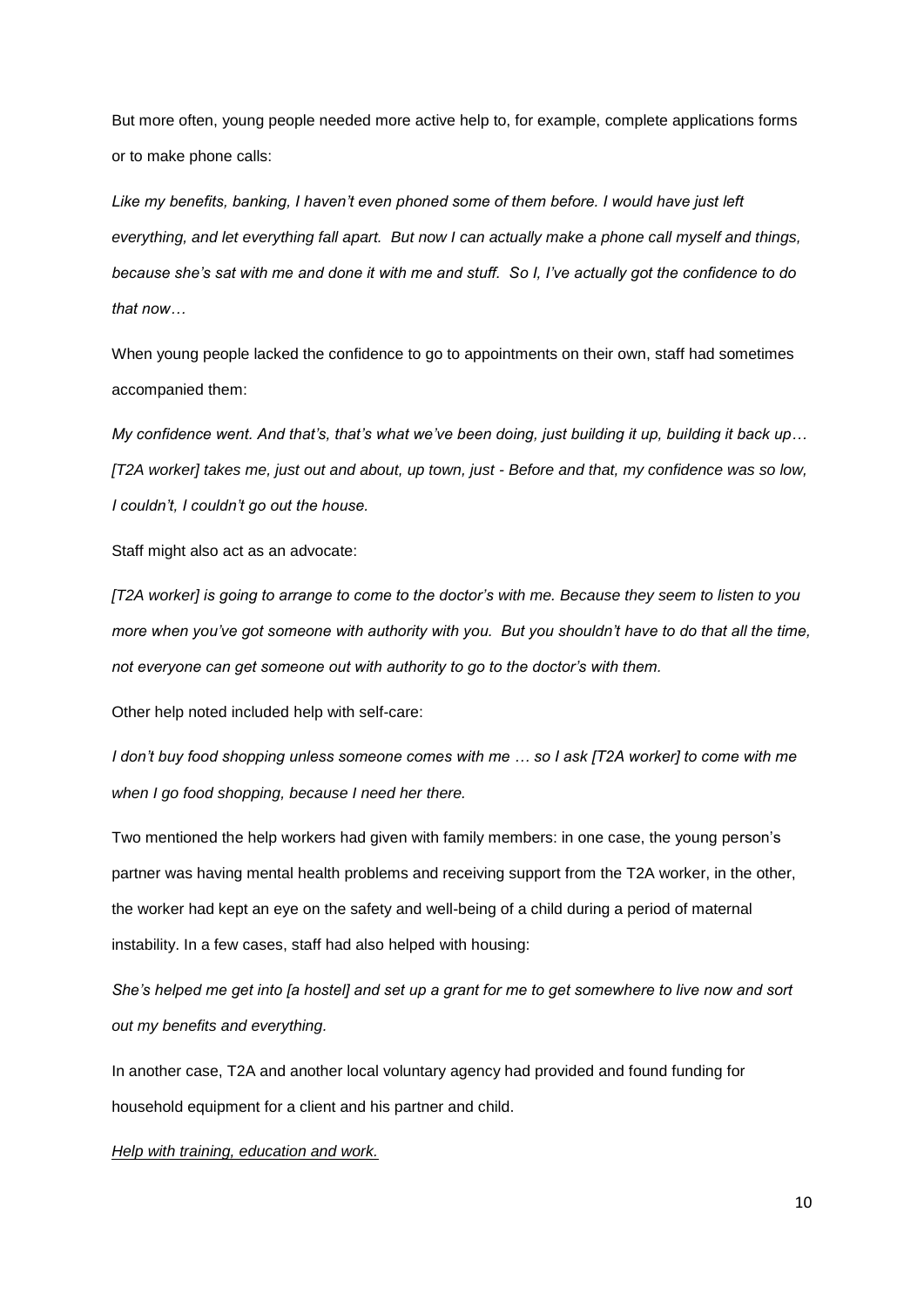Probation, Youth Offending Teams and T2A were all mentioned as having provided or facilitated access to training and education (literacy, gym instruction, painting and decorating). Prison provided such opportunities, too: for example, one mentioned learning to read, obtaining qualifications, doing courses on drugs use and thinking skills, all in prison. He added that he was sure that he would not have accepted any of this help had he been offered it earlier in life outside prison. Undergoing these had increased confidence and self-esteem as well as improving chances for employment.

*Then I got onto a course, an apprenticeship, which [probation officer] the probation officer she helped me get on, which was in customer service, hospitality. I completed the course and then I got my certificate, it was the first, my first time I'd ever been rewarded and I graduated from something positive, which then realised that I weren't just another statistic, I was somebody.* 

Two mentioned that T2A was helping them to get Construction Skills Certification Scheme cards to enable them to work in the building industry.

# **Discussion**

The study has a number of limitations. First, the sample was small. Second, it is probable that young people who were cooperating and engaging with services were more likely to agree to be interviewed than those less engaged. It is also possible that some staff only attempted to recruit cooperative and engaged clients. Third, interviews took place on official premises (in the case of YP1 to YP10, premises routinely used by T2A), which may have subtly reinforced any tendency to 'say what they want us to say'. Fourth, though young people were asked about the full range of help that they had received over their lives, they generally answered more fully about T2A, perhaps because T2A was currently working with them and arranged the interviews. Since their accounts of T2A staff were usually more positive than accounts of other staff, this may have skewed the findings. All these factors may have resulted in an untypically positive picture of the constructive role of services and their staff.

Because it is a cross-sectional study, there is no outcome data to demonstrate whether good relationships with staff made re-offending less likely. Likewise, we did not gather data relating to the young people's histories or current needs. What our data does provide clear evidence of is the values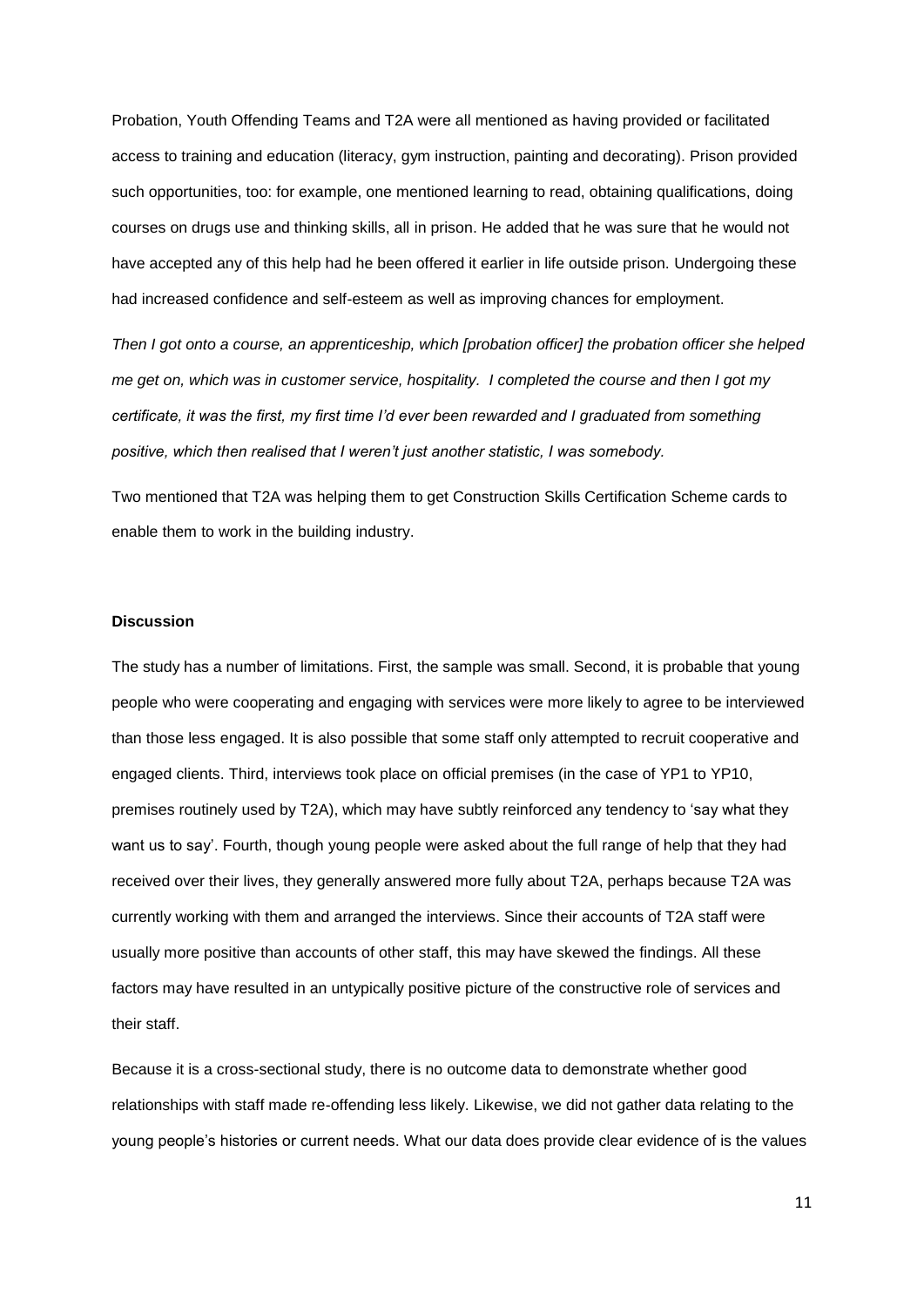which these young offenders hold that inform their judgements of whether and how relationships with staff could help them.

That young people were most articulate about personal characteristics is not surprising. Given their experiences of service discontinuity, relationships with staff that were sustained long enough to be appreciated are likely to be memorable and perceived as valuable. It is also not surprising that the professional role of the individual staff members discussed was never described as important by those interviewed: personal characteristics rather than organisational roles were what were seen as important. This may be linked to an interesting finding in the young offender literature is the tendency of clients to prefer staff who are independent of mainstream services (Mason and Prior, 2008). Similarly, social work clients tend to see valued social workers as individuals rather than as representatives of their employers (Ribner and Knei-Puz, 2002). Though the young people in our study did not name independence from the mainstream as such, several were aware that T2A workers were able to offer flexible support in a way that more mainstream services could not, or at any rate did not (e.g.in particular those probation officers and GPs who only offered short appointments).

Given the diversity of young people participating, the coherence of the data is striking, though perhaps not surprising, as existing literature reports similar findings. Other work on young offenders has shown a preference for continuous and sustained relations with adequate contact time (Mason and Prior, 2008). The emphasis that young people placed on forging good relationships with staff also echoes other literature (Trupin, 2007; Burnett and McNeil, 2005); indeed, Whyte (2004) cites research suggesting that good relationships improve outcomes. Young offenders have previously reported appreciating officers who are empathic, warmth, informal and approachable (Mason and Prior, 2008); they want to be seen as people, not as cases (Prior and Mason, 2010) and for staff to take a nonjudgemental approach (Ryals, 2011; Whyte 2004; Dowden and Andrews, 2004). Within such relationships, young people are willing to respect the authority of staff, particularly those who are seen as firm but fair, and to take their advice seriously (Rex, 1999).

The literature also suggests that successful engagement with and rehabilitation of young offenders requires staff to pay attention to skills development and problem-solving (Trupin, 2007; Harrington and Barley, 2005); advocacy (Whyte, 2004; Dowden and Andrews, 2004); and help with practical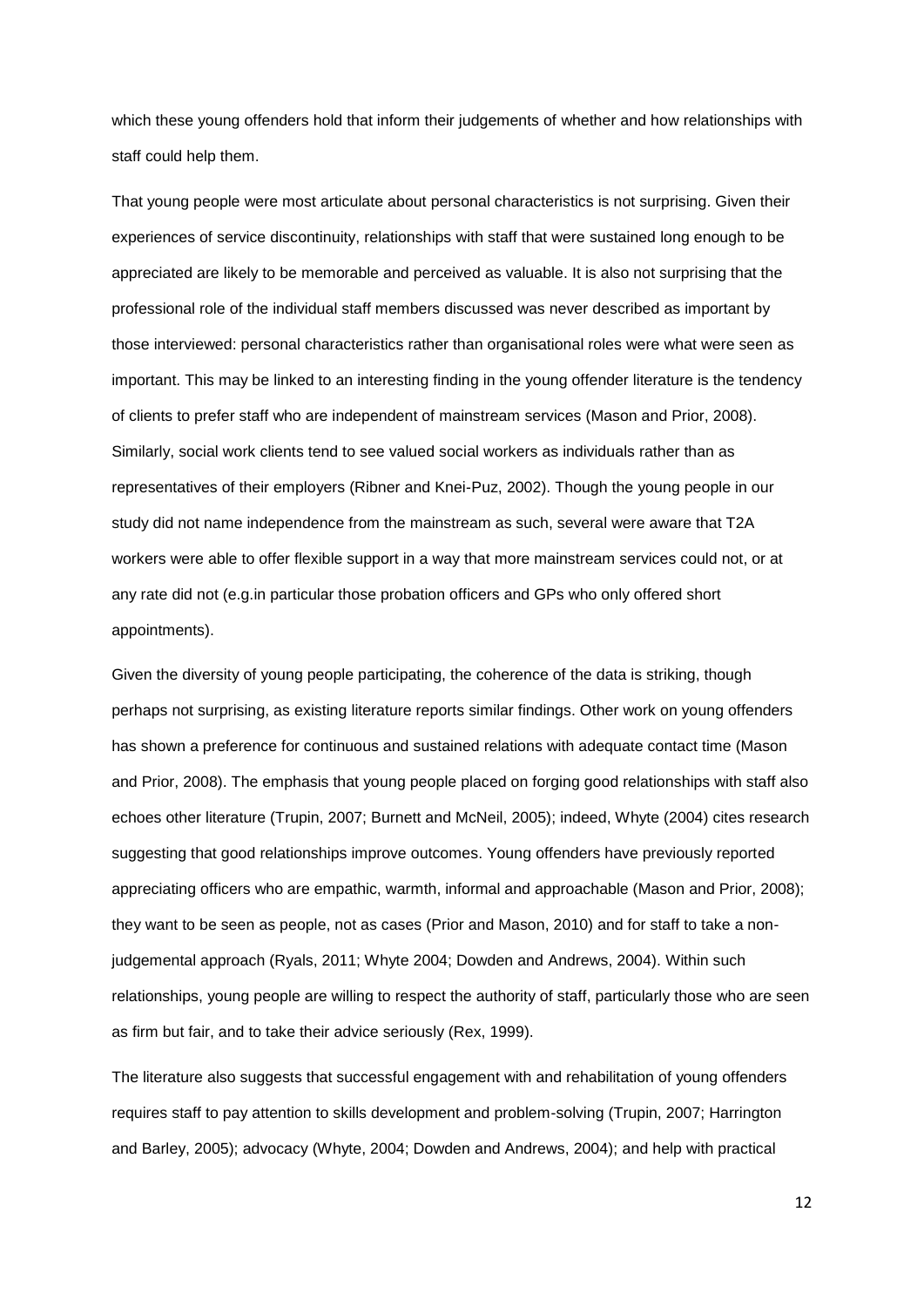problems such as welfare benefits and housing (Rex, 1999). A priority is literacy: high rates of low literacy are reported (Nicol et al, 2001; Chitsabesan et al, 2006).

It is evident that meeting the client needs just outlined in the context of the criminal justice system and its requirements is highly skilled work, particularly given the behavioural and communication challenges often presented by young offenders and young people with mental health problems.

Although the relevant literature is fairly small, its findings are congruent with those evidenced in the wider literature on helping relationships for both adults and children. Here too, continuity and time are important (Shattall et al, 2007; Littauer et al, 2005; Hill, 1999). Positive outcomes have been shown to be associated with good client-helper relationships in a number of research studies and literature reviews (Lambert and Barly 2001; Horvath et al, 2011; Karver et al, 2006; Shirk and Carver, 2011). Adult and child clients value many of the same qualities that are important to young offenders: caring, empathy, concern, being interested (Shattell et al, 2007; Lowenburg, 2003; Ribner and Knei-Puz, 2002; Ackermann and Hilsenworth, 2003). Informality and friendliness are widely seen as being helpful (O'Brien, 1999; Philp et al, 2004; NECF, 2006; Shiner et al, 2004). Both adults and children want to feel heard and respected (Bedi, 2006; Ackerman and Hilsenworth, 2003; Horberg et al, 2004; de Winter and Noon, 2003; Hill, 1999; NECF, 2006). Young people with mental health problems share these values (Garcia et al, 2007). A particular issue for children and young people as well as young offenders is the importance of staff as role models (Mason and Prior, 2008).

One difference from the more general literature on helping relationships is that our informants rarely if ever mentioned confidentiality (one did in relation to the suggestion that she might have sought help at school). Confidentiality is considered by clients as well as staff to be very important in helping relationships (Shattell et al, 2007). This difference may be because young people were well aware that confidentiality as construed in for example a counselling relationship is not possible in the criminal justice system where, for example, probation officers have a duty to report re-offending.

A further finding in the helping literature is that, while good relationships correlate to some extent with good outcomes, the correlation is stronger when the relationship is assessed as good by the client than when it is so assessed by the helper (Horvath et al, 2011; Shirk and Karver, 2011). This in itself is a justification for studies such as this: services need to be reminded on a continuing basis of the perspectives of clients, not just out of respect or humanity, but because the ability to work in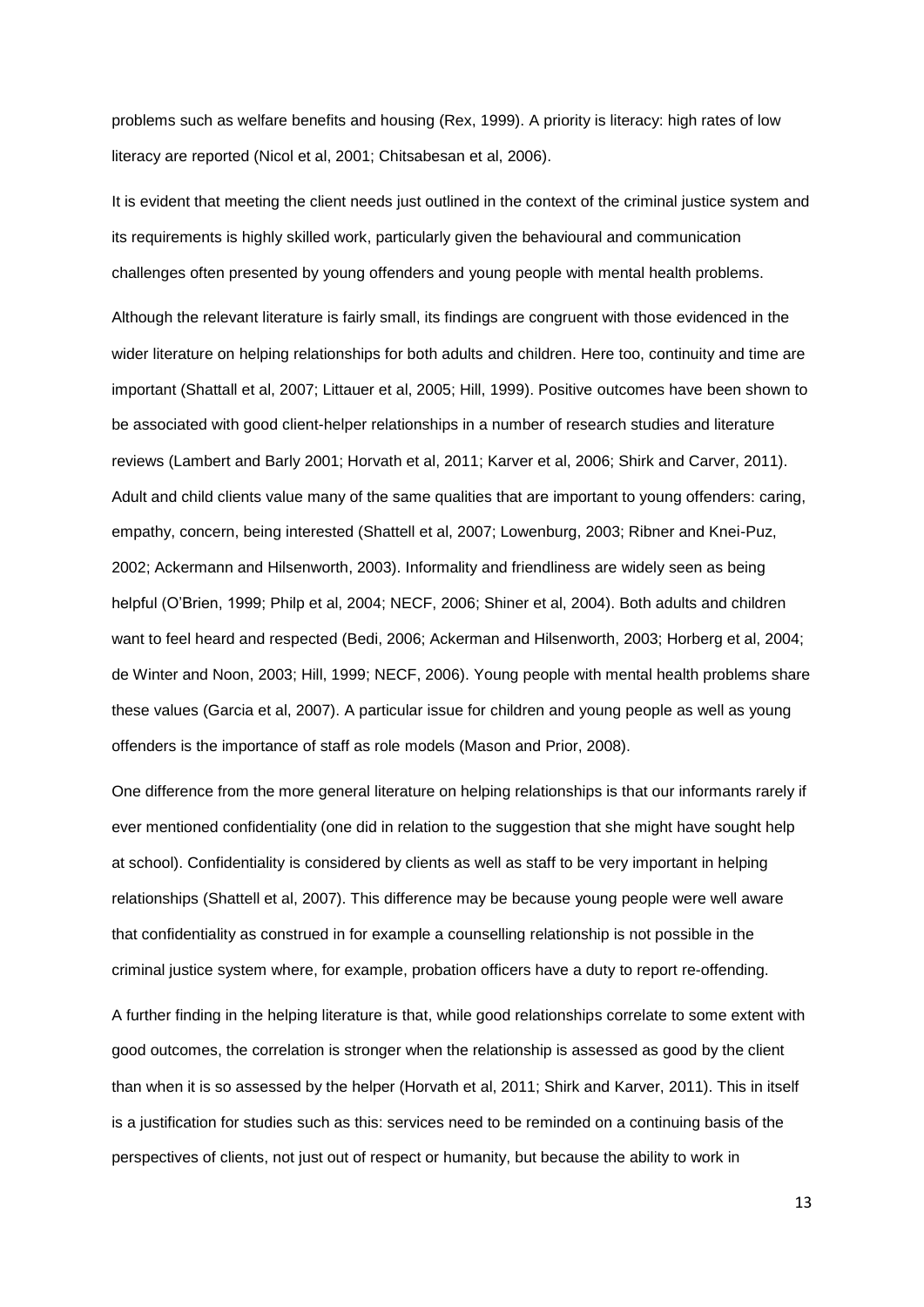accordance with client values about support and relationships is more likely to lead to a positive outcome.

What this paper adds to the existing literature is evidence that young adults in the criminal justice system with mental health problems share the values about helping relationships held by diverse population groups, and are less likely to engage with services that do not embed such values. That such values are typically not demonstrated in stretched and uncoordinated services is of great concern, and suggests a number of recommendations. Staff in all organisations offering a service to this client group should recognise that time and flexibility are likely to engage young people more than brief contacts with a limited focus. Staff should also seek to work across organisational boundaries effectively and as a matter of course to ensure that the full range of young people's needs are addressed. But in a time of cost containment or reduction in the UK public sector, it is not clear that services can or will change thus. Though individual staff may succeed in managing organisational pressures so as to maintain relations with clients reflecting clients' values, many will struggle to do so (Lipsky, 1980). In particular, the importance of having enough time to establish supportive relationships may not be in the control of staff working to demanding performance targets. Similarly, the challenges of better coordination and collaboration between agencies targeted at children and at adults are considerable, and less rather than more likely to be met in the current climate.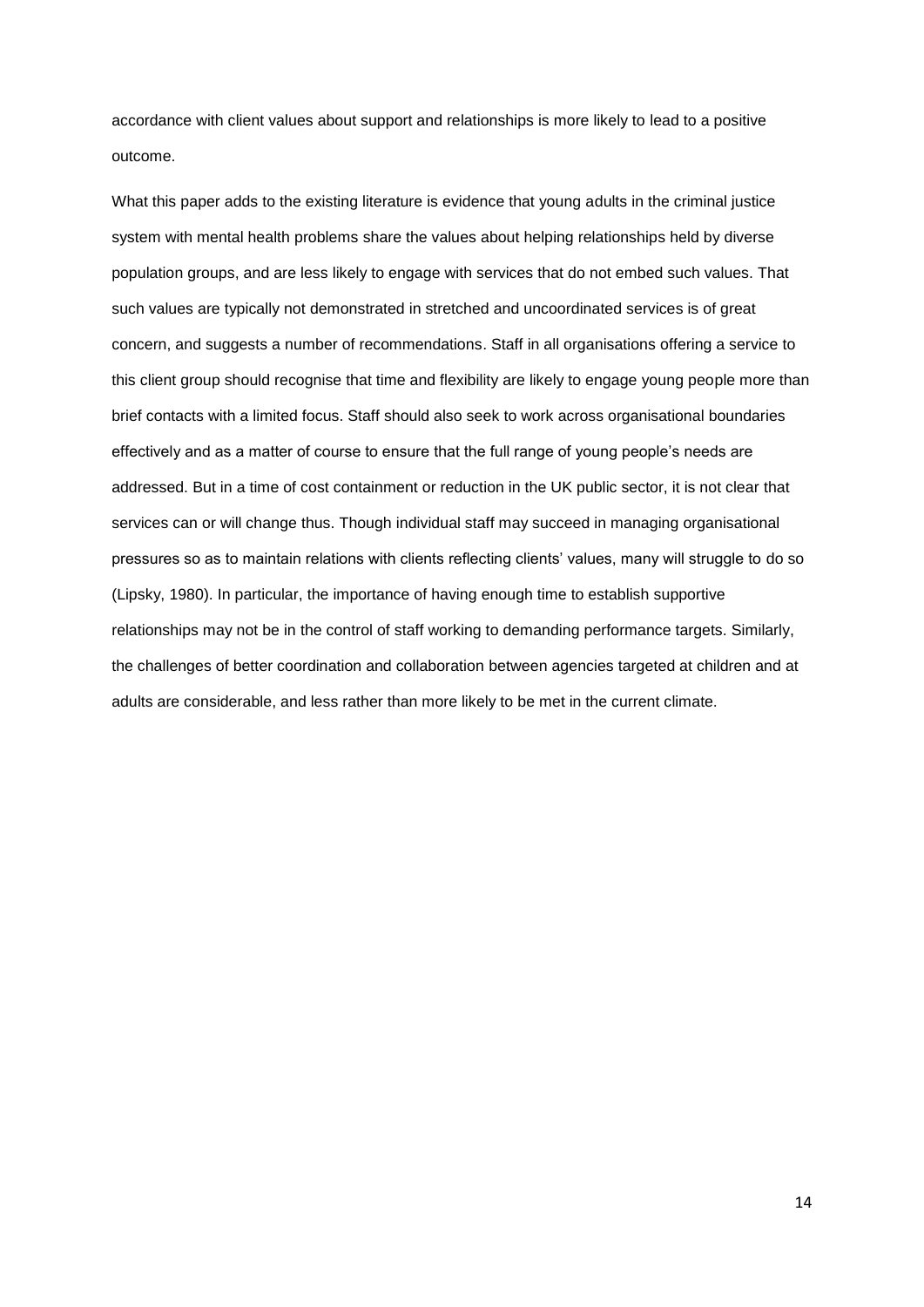# **References**

Abram K, Teplin L, McClelland, G, Dulcan M (2003) Comorbid Psychiatric disorders in youth in juvenile detention. *Archives of General Psychiatry,* 60, 1097- 1108.

Ackermann, S., Hilsenroth, M. (2003). A review of therapist characteristics and techniques positively impacting the therapeutic alliance. *Clinical Psychology Review*, *23,* 1-33.

Bedi, R. (2006). Concept mapping the client's perspective on counselling alliance formation. *Journal of Counselling Psychology*, *53, 1,* 26-35.

Boyatzis R (1998) *Transforming qualitative information: Thematic analysis and code development*. Thousand Oaks, California: Sage.

Brodie I, Goldman R, Clapton J (2011) *Mental health service transitions for young people.* London: Social Care Institute for Excellence.

Bullis M, Tehan C, Clark H (2000) *Teaching and developing improved community life competencies.* In: Clark H, Davis M (2000) Transition to Adulthood. A resource for assisting young people with emotional or behavioral difficulties. Baltimore: Paul H Brookes Publishing Company, pp. 107-131. Chitsabesan, P., Kroll, L., Bailey, S., Kenning, C., Sneider, S., McDonald, W., Theodosiou, L. (2006). Mental health needs of young offenders in custody and in the community. *British Journal of Psychiatry*, *188,* 534-540.

Davis M (2003) Addressing the needs of youth in transition to adulthood. *Administration and Policy in Mental Health,* 30, 6, 495-509

De Winter, M., Noom, M. (2003). Someone who treats you as an ordinary human being… Homeless youth examine the quality of professional care. *British Journal of Social Work*, *33,* 325-337.

DH, DfES (2006) *Transition: getting it right for young people.* London, Department for Education and Skills, Department of Health.

Dowden, C., Andrews, D. (2004). The importance of staff practice in delivering effective correctional treatment: a meta-analytic review of core correctional practice. International *Journal of Offender Therapy and Comparative Criminology*, *28,* 203-214.

Garcia I, Vasiliou C, Penkell K (2007) *Listenup! Person-centred approaches to help young people experiencing mental health and emotional problems.* London: Mental Health Foundation.

Harrington, R., Bailey, S. (2005). *Mental health needs and effectiveness of provision for young offenders in custody and in the community.* London: Youth Justice Board.

Hill, M. (1999). What's the problem? Who can help? The perspectives of children and young people on their well-being and on helping professionals. *Journal of Social Work Practice*, *13, 2,* 135-145.

Horberg, U., Brunt, D., Axelsson, A. (2004). Clients' perceptions of client-nurse relationships in local authority psychiatric services: a qualitative study. International *Journal of Mental Health Nursing*, *13,*  9-17.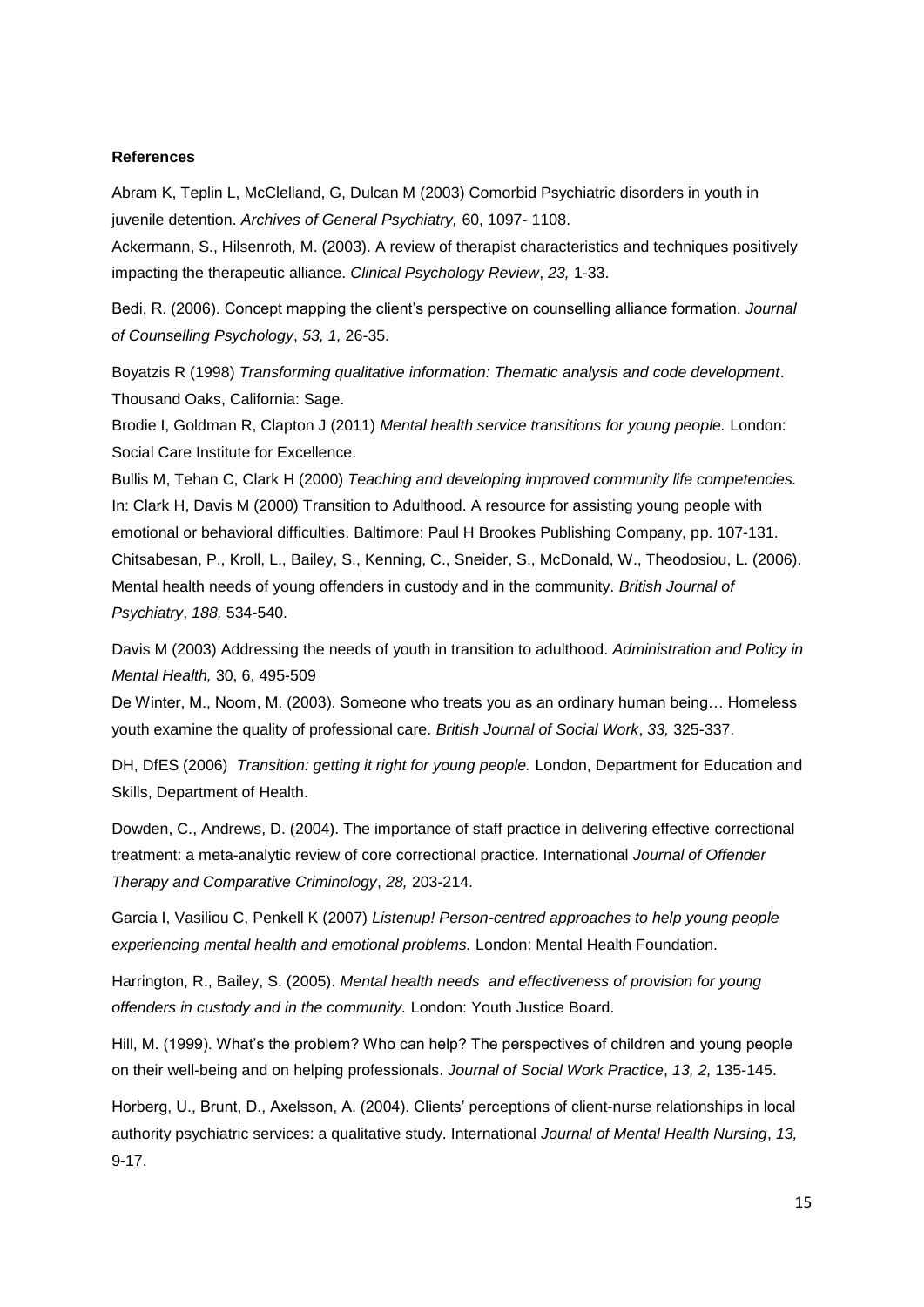Horvath, A., Del Re, A., Flueckiger, C. and Symonds, D. (2011). Alliance in individual psychotherapy. In: Norcross J (ed.) *Psychotherapy relationships that work: evidence-based responsiveness*. New York: Oxford University Press.

Karver, M., Handelsmann, J., Fields, S., Bickman, L. (2006). Meta-analysis of therapeutic relationship variables in youth and family therapy: the evidence for different relationship variables in the child and adolescent treatment outcome literature. *Clinical Psychology Review*, *26,* 50-65.

Khan L, Wilson J (2010) You just get on and do it: healthcare provision in Youth Offending Teams. London: Centre for Mental health.

Lambert M, Barley D ()2001) Research summary on the therapeutic relationship and psychotherapy outcome. Psychotherapy, 38, 4, 357-61.

Lipsky M (1980) *Street-level bureaucracy. Dilemmas of the individual in public services*. New York: Russell Sage Foundation.

Littauer, H., Sexton, H., Wynn, R. (2005). Qualities clients wish for in their therapists. *Scandinavian Journal of Caring Sciences*, *19,* 28-31.

Lowenberg, J. (2003). The nurse-client relationship in a stress management clinic. *Holistic Nursing Practice*, *17, 2*, 99-109.

Mason, P., Prior, D. (2008). *Engaging Young People who Offend. Source document.* London: Youth Justice Board.

McNeil, F., Batchelor, S. (2002). Chaos, containment and change: responding to persistent offending by young people. *Youth Justice, 2,* 27-43.

NECF (National Evaluation of Children's Fund) (2006), *Developing preventative practices: the experiences of children, young people and their families in the Children's Fund.* Birmingham: University of Birmingham and Institute of Education.

Newman, R,, Talbot, J., Catchpole, R., Russell, L. (2012). *Turning young lives around: how health and justice services can respond to children with mental health problems and learning disabilities who offend.* London: Prison Reform Trust.

Nicol, R., Stretch, D., Whitney, I., Jones, K., Garfield, P., Turner, K., Stanion, B. (2000) Mental health needs and services for severely troubled and troubling young people including young offenders in an NHS region. *Journal of Adolescence*, *23,* 243-261.

O'Brien, A. (1999) Negotiating the relationship: mental health nurses' perceptions of their practice. Australian and New Zealand *Journal of Mental Health Nursing, 8*, 153-161.

Philip K, Shucksmith J, King C (2004) *Sharing a laugh? A qualitative study of mentoring interventions with young people.* York: Joseph Rowntree Foundation.